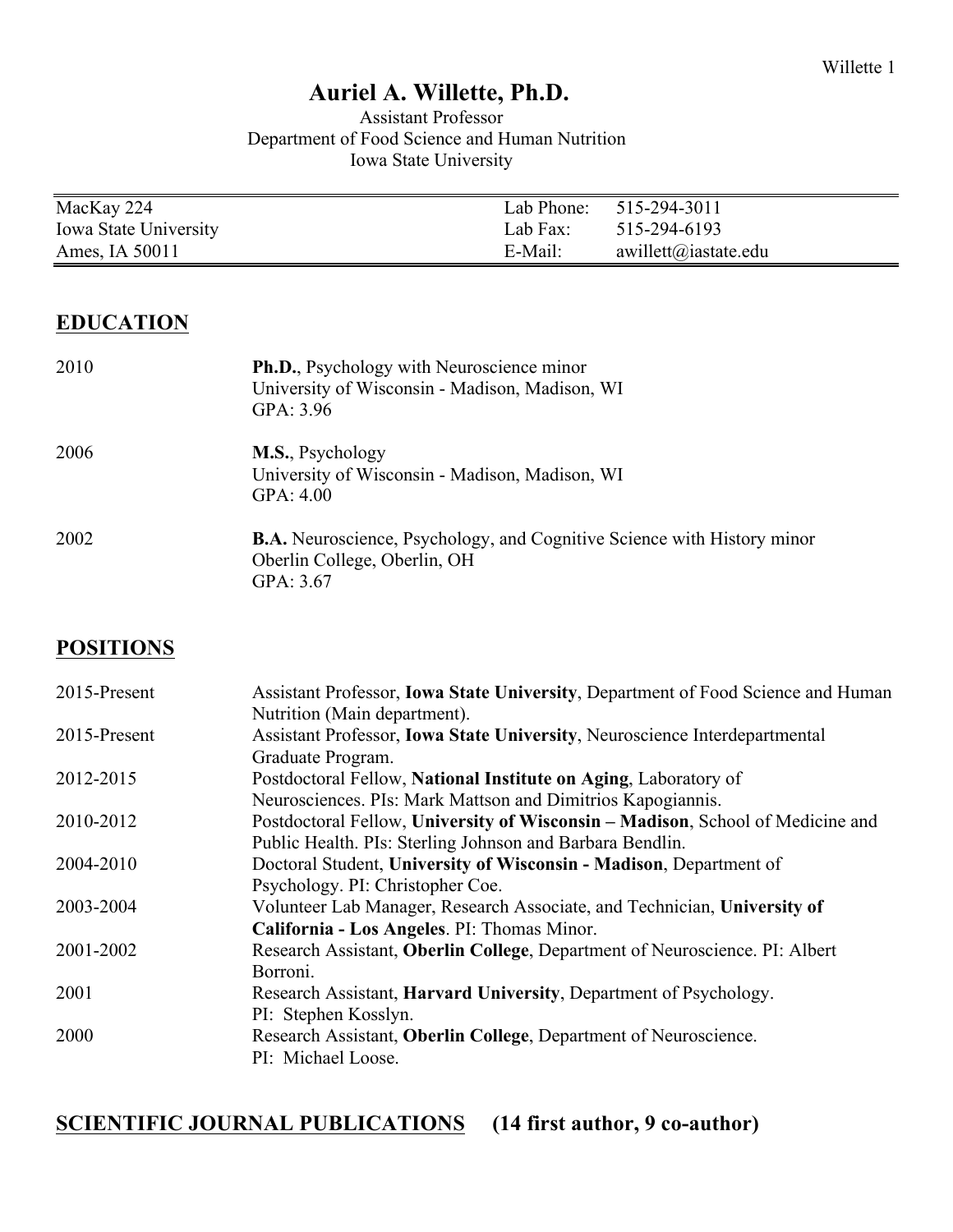1. **Willette AA†,** Bendlin BB**†**, Birdsill AC, Johnson SC, Christian BT, La Rue A, Hermann BP, Koscik RL, Jonaitis EM, Sager MA, Asthana S. Insulin resistance predicts lower cerebral glucose utilization in late middle-age. *JAMA Neurology*, in press. **† = Shared first authorship.**

2. **Willette AA**, Modanlo N, Kapogiannis D, for the Alzheimer's Disease Neuroimaging Initiative. Insulin resistance predicts medial temporal hypermetabolism in MCI conversion to Alzheimer's disease. *Diabetes*, in press.

3. **Willette AA**, Johnson SC, Birdsill A, Sager M, Christian B, Baker L, Craft S, Oh J, Statz E, Hermann B, Jonaitis E, Koscik R, La Rue A, Asthana S, Bendlin B. Insulin resistance predicts brain amyloid deposition in late middle-aged adults. 2014. *Alzheimer's and Dementia*, in press.

4. **Willette AA**, Kapogiannis D. Does the brain shrink as the waist expands? 2014. *Ageing Research Reviews*, in press.

5. **Willette AA**, Calhoun VD, Egan JM, Kapogiannis D, for the Alzheimer's Disease Neuroimaging Initiative. Prognostic classification of Mild Cognitive Impairment and Alzheimer's disease: MRI independent component analysis. *Psychiatry Research: Neuroimaging*, in press.

6. Sridharan A, Bendlin BB, Gallagher C, Oh JM, **Willette AA**, Alexander AL, Kemnitz JW, Colman RJ, Weindruch RH, Johnson SC. Effect of age and calorie restriction on corpus callosal integrity in rhesus macaques: A fiber tractography study. 2014. *Neuroscience Letters* 1508, 1-8.

7. **Willette AA**, Coe CL, Birdsill AC, Bendlin BB, Colman RJ, Alexander AL, Allison DB, Weindruch RH, Johnson SC. Interleukin-8 and Interleukin-10, brain volume and microstructure, and the influence of calorie restriction in old rhesus macaques. 2013. *Age* 35 (6), 2215-2227.

8. Kapogiannis D, Reiter DA, **Willette AA**, Mattson MP. Posteromedial cortex glutamate and GABA predict intrinsic functional connectivity of the default mode network. 2013. *NeuroImage* 64, 112-119.

9. **Willette AA**, Xu G, Johnson SC, Birdsill AC, Jonaitis EM, Sager MA, Hermann BP, La Rue A, Asthana S, Bendlin BB. Insulin resistance, brain atrophy, and cognitive performance in late middle-aged adults. 2013. *Diabetes Care* 36(2), 443-449.

10. Gallagher C, Bell B, Bendlin B, Palotti M, Okonkwo O, Sodhi A, Wong R, Buyan-Dent L, Johnson S, **Willette A**, Harding S, Ninman N, Kastman E, Alexander A. White matter microstructural integrity and executive function in Parkinson's disease. 2013. *Journal of the International Neuropsychological Society* 19(3), 349-354.

11. Sridharan A, Pehar M, Salamat MS, Pugh TD, Bendlin BB, **Willette AA**, Anderson RM, Kemnitz JW, Colman RJ, Weindruch RH, Puglielli L, Johnson SC. Calorie restriction attenuates astrogliosis but not amyloid plaque load in aged rhesus macaques: a preliminary quantitative imaging study. 2013. *Brain Research* 1508, 1- 8.

12. Birdsill AC, Carlsson CM, **Willette AA**, Okonkwo OC, Johnson SC, Xu G, Oh JM, Gallagher CL, Koscik RL, Jonaitis EM, Hermann BP, LaRue A, Rowley HA, Asthana S, Sager MA, Bendlin BB. Low cerebral blood flow is associated with lower memory function in metabolic syndrome. 2013. *Obesity* 21(7), 1313-1320.

13. **Willette AA**, Bendlin BB, Colman RJ, Kastman EK, Field AS, Alexander AL, Sridharan A, Allison DB, Anderson R, Voytko ML, Kemnitz JW, Weindruch RH, Johnson SC. Calorie restriction reduces the influence of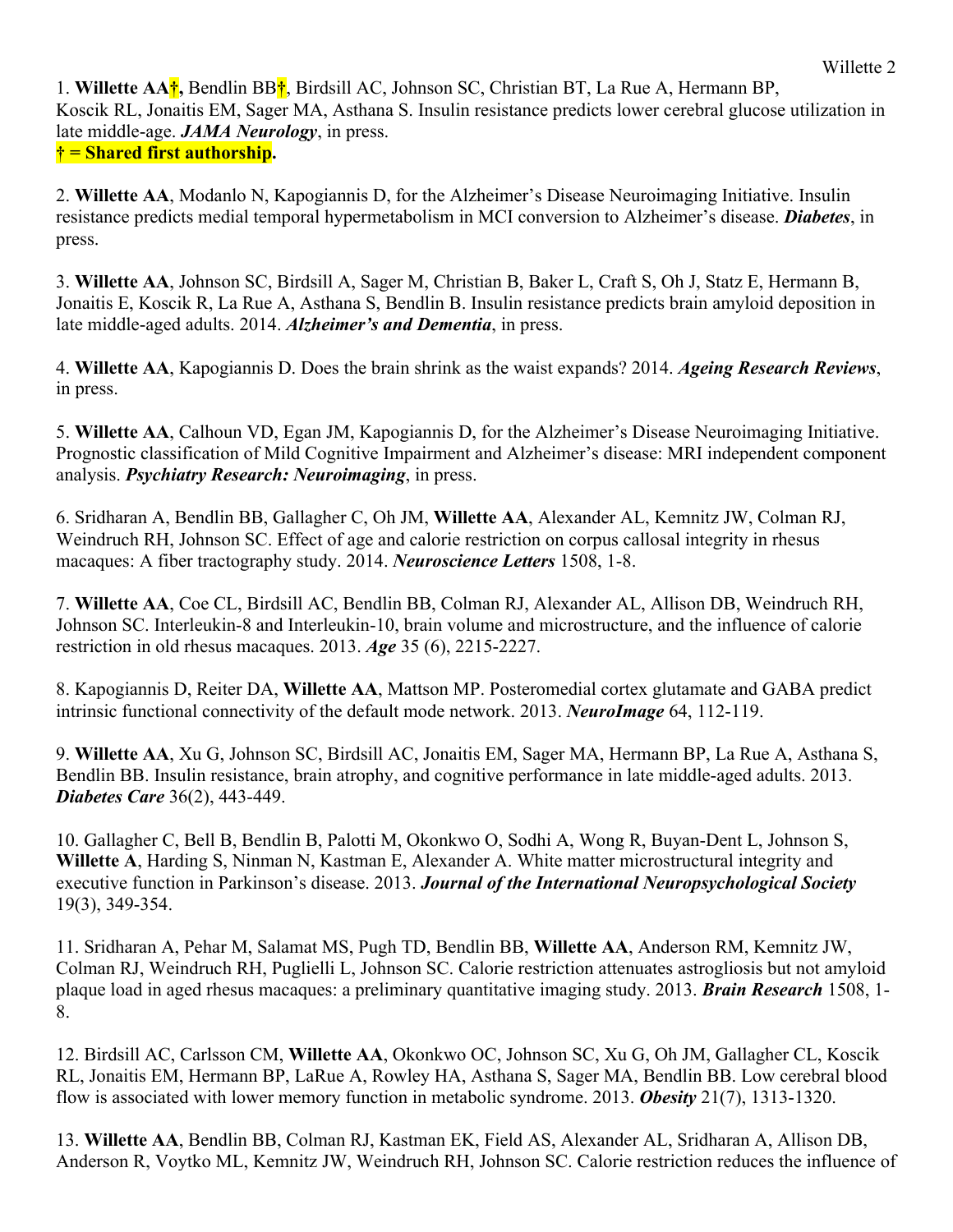glucoregulatory dysfunction on regional brain volume in aged rhesus monkeys. 2012. *Diabetes* 61(5), 1036-1042.

14. Sridharan A, **Willette AA**, Bendlin BB, Alexander AL, Coe CL, Voytko ML, Colman RJ, Kemnitz JW, Weindruch RH, Johnson SC. Brain volumetric and microstructural correlations of executive and motor performance in aged rhesus monkeys. 2012. *Frontiers in Aging Neuroscience* 4, 31.

15. **Willette AA**, Coe CL, Colman RJ, Bendlin BB, Kastman EK, McLaren DG, Field AS, Alexander AL, Allison DB, Weindruch RH, Johnson SC. Calorie restriction reduces psychological stress reactivity and its association with brain volume and microstructure in aged rhesus monkeys. 2012. *Psychoneuroendocrinology* 37(7), 903-916.

16. Bendlin BB, Carlsson CM, Johnson SC, Zetterberg H, Blennow K, **Willette AA**, Okonkwo OC, Sodhi A, Ries ML, Birdsill AC, Alexander AL, Rowley HA, Puglielli L, Asthana S, Sager MA. CSF T-Tau/Aβ42 predicts white matter microstructure in healthy adults at risk for Alzheimer's disease. 2012. *PLoS One* 7(6), e37720.

17. Bendlin BB, Canu E, **Willette AA**, Kastman EK, McLaren DG, Kosmatka KJ, Xu G, Field AS, Colman RJ, Coe CL, Weindruch RH, Alexander AL, Johnson SC. Effects of aging and calorie restriction on white matter in rhesus macaques. 2011. *Neurobiology of Aging* 32 (12), 2319.e1–2319.e11.

18. **Willette AA**, Lubach GL, Styner M, Knickmeyer R, Short S, Gilmore J, Coe CL. Brain enlargement and increased behavioral and cytokine reactivity in infant monkeys following acute prenatal endotoxemia. 2011. *Behavioural Brain Research* 219(1), 108-115.

19. **Willette AA**, Bendlin BB, McLaren DG, Canu E, Kastman EK, Kosmatka KJ, Xu G, Field AS, Alexander AL, Colman RJ, Weindruch RH, Coe CL, Johnson SC. Age-related changes in neural volume and microstructure associated with interleukin-6 are ameliorated by a calorie-restricted diet in old rhesus monkeys. 2010. *NeuroImage* 51(3), 987-994.

20. **Willette AA**, Gallagher C, Bendlin BB, McLaren DG, Kastman EK, Canu E, Kosmatka KJ, Field AS, Alexander AL, Colman RJ, Voytko ML, Weindruch RH, Coe CL, Johnson SC. Homocysteine, neural atrophy, and the effect of caloric restriction in rhesus monkeys. 2010. *Neurobiology of Aging* 33(4), 670-680.

21. Kastman EK**†**, **Willette AA†**, Coe CL, Bendlin BB, Kostmatka KJ, McLaren DG, Xu G, Canu E, Field AS, Alexander AL, Voytko ML, Beasley TM, Colman RJ, Weindruch R, Johnson SC. A calorie-restricted diet decreases brain iron accumulation and preserves motor performance in old rhesus monkeys. 2010. *Journal of Neuroscience* 30 (23), 7940-7947. **† = Shared first authorship.**

22. Bendlin BB, Newman LM, Ries ML, Puglielli L, Carlsson CM, Sager MA, Rowley HA, Gallagher CL, **Willette AA**, Alexander AL, Asthana S, Johnson SC. NSAIDs may protect against age-related brain atrophy. 2010. *Frontiers in Aging Neuroscience* 2, 35.

23. **Willette AA**, Lubach GR, Coe CL. Environmental context affects behavioral, leukocyte, cortisol and IL-6 responses to low dose endotoxemia in the rhesus monkey. 2007. *Brain, Behavior, and Immunity* 21(6), 807- 815.

### **SCIENTIFIC MANUSCRIPTS IN REVIEW OR PREPARATION**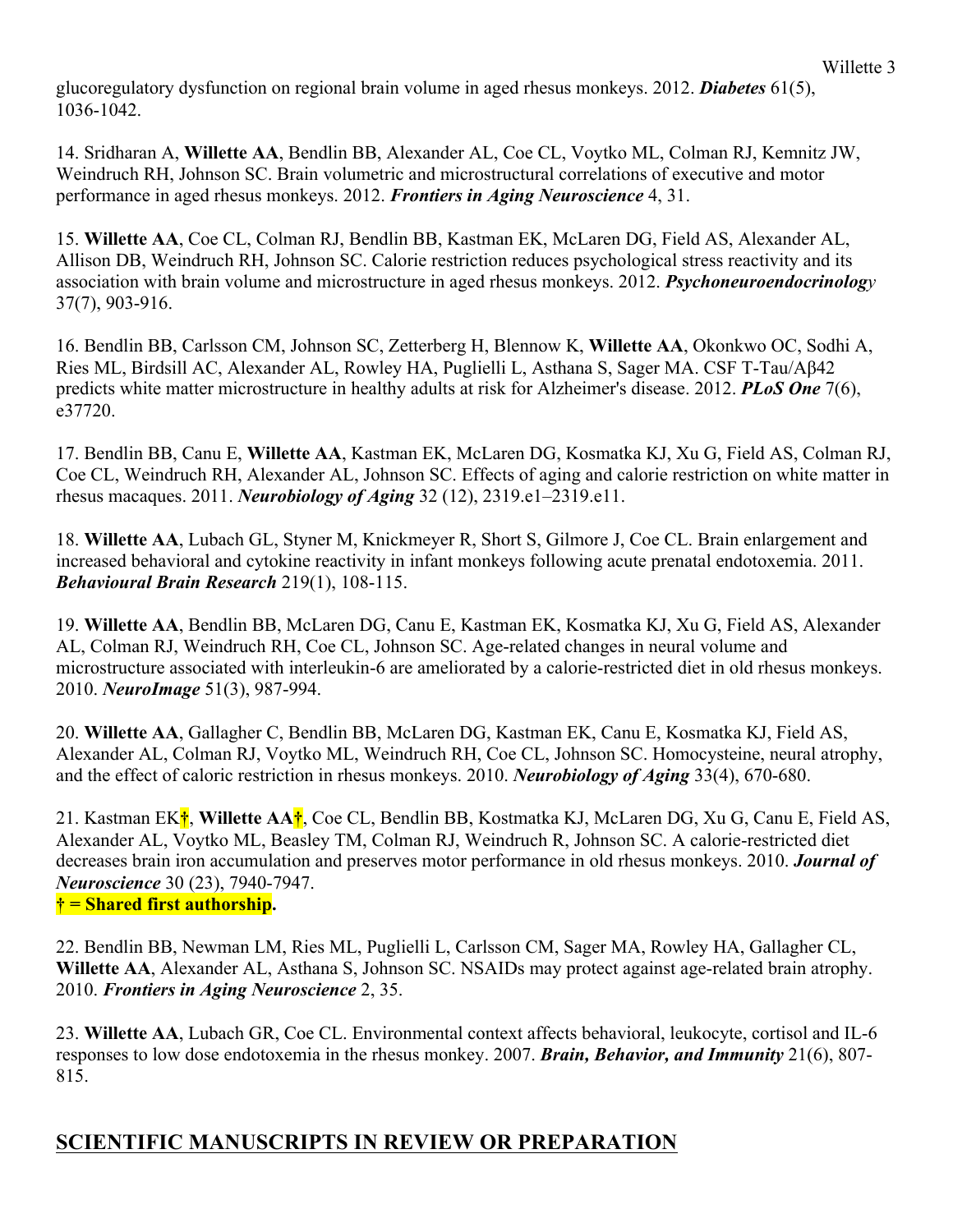1. Bendlin BB, **Willette AA**, Puglielli L, Alexander AL, Rayasam A, Carlsson C, Johnson SC, Gallagher C, Sager MA. Myelin basic protein in cerebrospinal fluid predicts radial diffusivity in cognitively healthy adults. *American Journal of Neuroradiology*, in review.

2. Kapogiannis D, Carlson O, **Willette AA**, Resnick SM, Egan JM, Ferrucci L, Goetzl EJ. CSF IL-12/23, brain atrophy, and cognitive performance in MCI and Alzheimer's disease. *Nature Neuroscience*, in review.

3. **Willette AA**, Kapogiannis D, Goetzel E. Neurally enriched exosome biomarkers of brain insulin resistance and Default Mode Network in early AD. *Nature Neuroscience*, in review.

4. Omar M**†**, **Willette AA†**, Kapogiannis D. Differential effects of the endocannabinoid agonist nabilone on heart rate variability during fMRI task and resting. In preparation. **† = Shared first authorship.**

5. Willette AA, Kapogiannis D, Goetzel E. Exosome tau and amyloid strongly predict hippocampal atrophy in MCI and early AD. In preparation.

6. Swanson A, **Willette AA**, for the Alzheimer's Disease Neuroimaging Initiative. Novel proinflammatory CSF biomarkers strongly predict longitudinal atrophy and memory decline in Mild Cognitive Impairment and Alzheimer's disease.

## **NON-JOURNAL or LAY PUBLICATIONS**

1. **Willette AA**, Swanson A. Brain inflammation and outcomes in Alzheimer's. *Today's Geriatic Medicine*. Forthcoming featured article in September 2015.

### **FUNDING - RESEARCH GRANTS**

**Iowa State University, College of Human Sciences Faculty Seed Grant**. "The impact of obesity on cognitive and emotional processing using functional Magnetic Resonance Imaging (fMRI)." Ongoing. Role: Principal Investigator Total direct costs: 10,000 USD. Status: Funded.

**K99/R00 Pathway to Independence Career Award, National Institute on Aging** (1K99AG047282-01). "Insulin Resistance, Biomarkers of Brain Function, and Intermittent Calorie Restriction". Ongoing. **Role**: Principal Investigator Total direct costs: 134,730 USD. Priority Score: 16 (6th %). Status: Funded.

**National Institute on Aging, Internal Grant** (T-AG-0001). "Intermittent Calorie Restriction, Insulin Resistance, and Biomarkers of Brain Function". Ongoing. **Role**: Co-Principal Investigator Total direct costs: 173,000 USD. Status: Funded.

**National Institute on Aging, Internal Grant** (1 ZIA AG000966-07). "Brain structure, chemistry and function investigations in aging using MRI/MRS". May 2013-December 2015.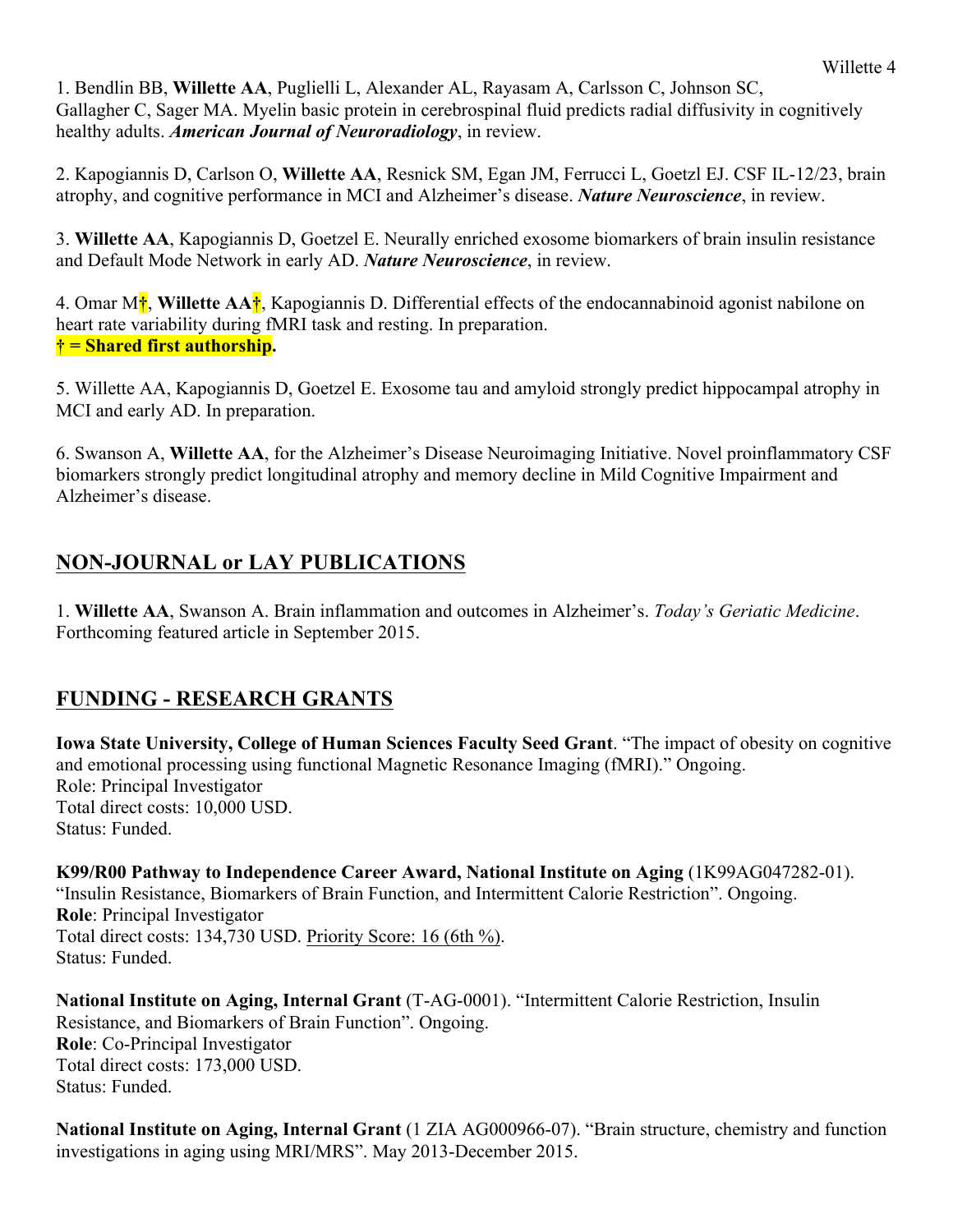**Role**: Co-Principal Investigator Total direct costs: 185,000 USD. Status: Funded.

# **FUNDING - FELLOWSHIPS, SCHOLARSHIPS, AWARDS**

| 2014                 | Alzheimer's Association International Conference - Full Travel Award |  |
|----------------------|----------------------------------------------------------------------|--|
| 2014                 | National Institutes of Health FARE Travel Award                      |  |
| 2012-2014            | Intramural Training Research Fellowship                              |  |
| 2011                 | Human Brain Mapping - Full Travel Award                              |  |
| 2010-2012            | <b>Post-Doctoral National Research Service Award</b>                 |  |
| 2010                 | University of Wisconsin - Madison Institute of Aging Research Grant  |  |
| 2009                 | Marian S. Schwartz Fellowship                                        |  |
| 2009                 | <b>Royalty Research Fellowship</b>                                   |  |
| 2007-2008            | <b>Pre-Doctoral National Research Service Award</b>                  |  |
| 2006-2007, 2008-2010 | <b>Ford Foundation Fellowship</b> (top 3% accepted)                  |  |
| 2006-2008            | <b>National Science Foundation-AGEP Consortium Grant</b>             |  |
| 2006-2009            | Roderick Menzies Memorial Scholarship                                |  |
| 2006, 2007           | Ford Fellow Travel Award                                             |  |
| 2004-2005            | <b>Advanced Opportunity Fellowship</b>                               |  |
| 2004                 | Vilas Award                                                          |  |
| 2001, 2002           | Mary C. Siemer Scholarship                                           |  |
| 2001, 2002           | J.C. Martin Scholarship                                              |  |
| 2001, 2002           | Kolko Family Scholarship                                             |  |
| 2001                 | Ronald E. McNair Award                                               |  |
| 2001                 | Mind-Body Training Grant Awardee                                     |  |
| 1999-2001            | Merit Scholarship Fund                                               |  |
| 1998-1999            | <b>Opportunity Grant Awardee</b>                                     |  |

# **HONORS AND INVITED TALKS**

| 2015             | Symposia invitation to International Conference on Alzheimer's Disease and Dementia    |  |  |
|------------------|----------------------------------------------------------------------------------------|--|--|
| 2015             | Elected to Nutritional Sciences Council, Iowa State University                         |  |  |
| 2015             | <b>Interfraternity Council Faculty Recognition Award (24 of 1900 faculty selected)</b> |  |  |
| 2015             | Presidential High Impact Hire, Iowa State University                                   |  |  |
| 2014             | Selected Speaker - Society for Neuroscience                                            |  |  |
| 2014             | Selected Speaker - Alzheimer's Association International Conference                    |  |  |
| 2013             | Fellow Award for Research Excellence (only LNS recipient)                              |  |  |
| 2013             | NIH Summer Mentor Award                                                                |  |  |
| 2013             | Selected Speaker - NIH Research Festival                                               |  |  |
| 2011             | Selected Speaker - Human Brain Mapping                                                 |  |  |
| 2010             | <b>Nathan Shock New Investigator Award</b>                                             |  |  |
| 2009             | <b>Schwartz Fellow</b>                                                                 |  |  |
| 2007, 2008       | <b>International Scholar Laureate</b>                                                  |  |  |
| 2006, 2008, 2011 | Psychoneuroimmunology Research Society Training Scholar                                |  |  |
| 2008             | Discussant for Wisconsin Emotions Symposium                                            |  |  |
| 2007             | Induction into Golden Key Honor Society                                                |  |  |
| 2006, 2007       | The National Dean's List (top 1% of doctoral students)                                 |  |  |
|                  |                                                                                        |  |  |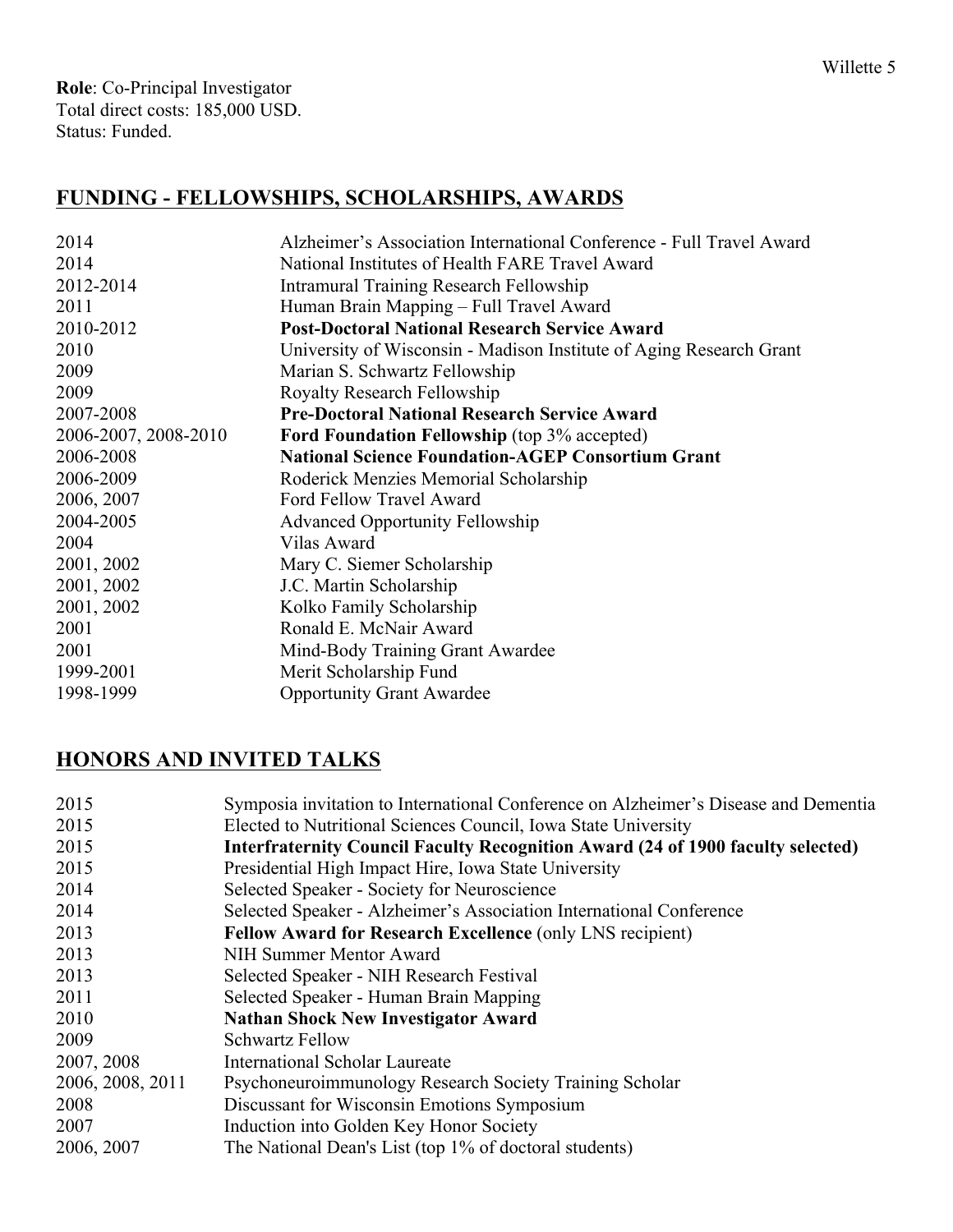| 2007             | Induction into The National Scholars Honor Society                |
|------------------|-------------------------------------------------------------------|
| 2006, 2007       | <b>Invited Speaker at National Academy of Sciences</b>            |
| 2006             | <b>Ford Foundation Fellow</b>                                     |
| 2006, 2008, 2011 | Selected Speaker at Psychoneuroimmunology Research Society        |
| 2005, 2006       | The Chancellor's List                                             |
| 2005             | Induction into Phi Kappa Phi National Honors Society              |
| 2005             | Ford Foundation Fellowship - Honorable Mention                    |
| 2003             | Psychology Endorsement and Finalist for UCLA Fellowship           |
| 2001             | Selected Speaker - Ronald E. McNair Scholars Research Conference  |
| 2000             | Selected Speaker - McNair, Mellon, and Science Scholar Conference |
| 2000             | <b>Ronald E. McNair Scholar</b>                                   |
| 1998-1999        | The Dean's List                                                   |

#### **PRESS: POPULAR, SCIENTIFIC, UNIVERSITY**

**Iowa Public Radio's River to River**. Thirty-minute, in-person interview with Ben Keifer on "Proteins may slow memory loss in people with Alzheimer's" (http://iowapublicradio.org/post/representative-young-checksipr).

**Today's Geriatric Magazine.** Interview with Editor Barbara Worthington about "Proteins may slow memory loss in people with Alzheimer's." Subsequent 250-word feature on website. Forthcoming 1,200-1,600 word featured article for Fall 2015. Today's Geriatric Magazine has a readership of 25,000 geriatric clinicians.

**1250 AM WHNZ, Des Moines, IA**. On-Air interview with Deb Goldman about "Proteins may slow memory loss in people with Alzheimer's."

**Ames Tribune, Ames, IA**. Interview with Julie Ferrell about "Proteins may slow memory loss in people with Alzheimer's."

**The Gazette, Cedar Rapids, IA**. Interview with Erin Jordan about "Proteins may slow memory loss in people with Alzheimer's." Subsequent 700-word, "above-the-fold" featured article.

**KCCI News 8, Des Moines, IA**. Interview with Vanessa Peng. Subsequent airing and 150-word online article.

**Radio Iowa, Des Moines, IA**. Interview with Pat Curtis on "Proteins may slow memory loss in people with Alzheimer's." Subsequent broadcast and 200-word article featured on website.

**Sciences et Avenir, France**. Interview with Elena Sender about "Proteins may slow memory loss in people with Alzheimer's." Forthcoming 500-1,000 word featured article in Sciences et Avenir, a French scientific magazine.

**Iowa Science Interface, Des Moines, IA**. Interview with Thomas R. O'Donnell. Subsequent 150-word article featured on website.

**WHO Radio, Des Moines, IA**. 2015. Interview with Tom Noller about "Proteins may slow memory loss in people with Alzheimer's." Subsequent broadcast feature.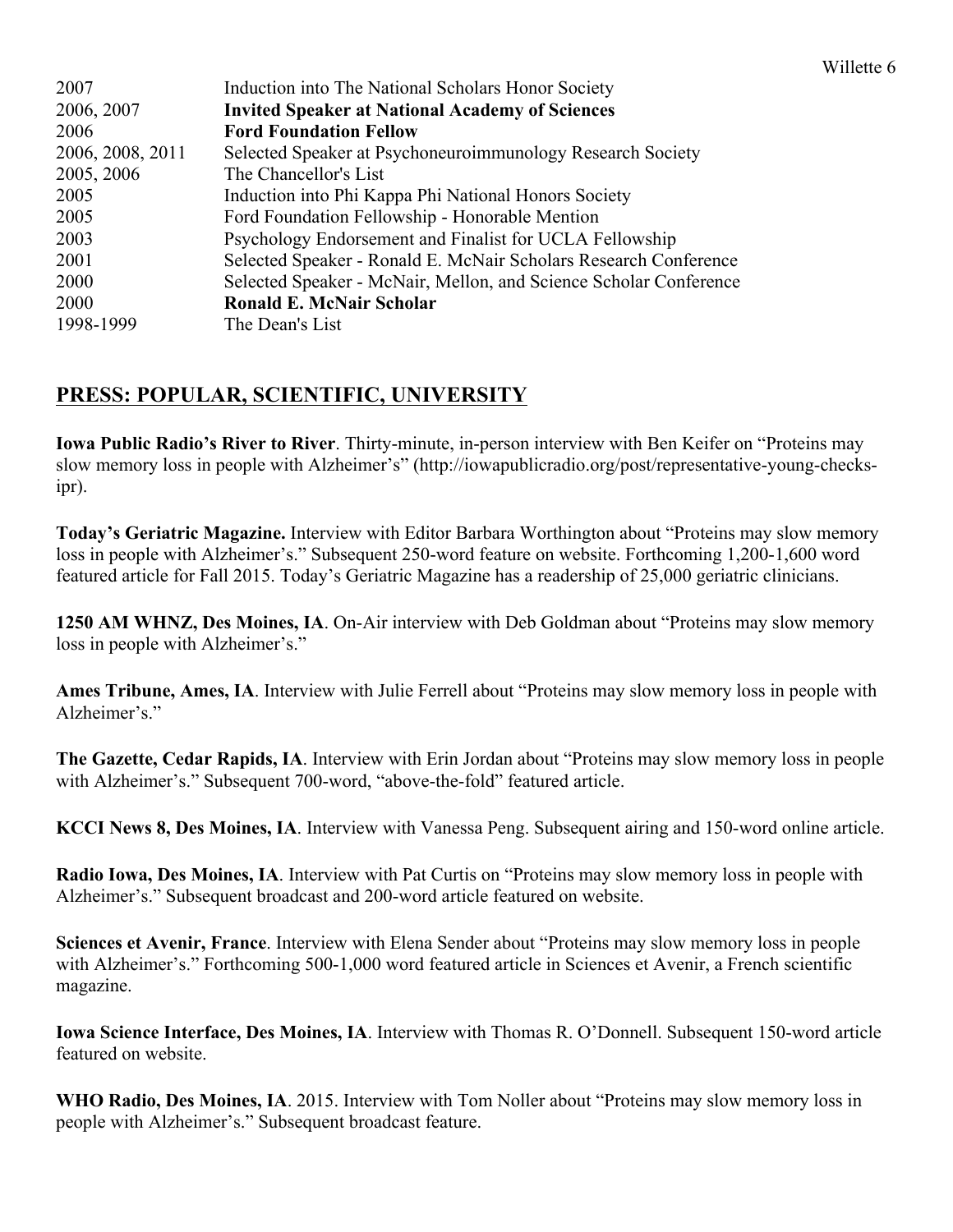**WHO Radio, Des Moines, IA**. 2015. Interview with Connor Quealy about "Proteins may slow memory loss in people with Alzheimer's." Subsequent broadcast feature.

**Alzheimer-riese.it, Italy**. A featured online editorial about "Proteins may slow memory loss in people with Alzheimer's."

**Rotter.net, Israel.** A featured online editorial about "Proteins may slow memory loss in people with Alzheimer's."

**Egno, Greece.** A featured online editorial about "Proteins may slow memory loss in people with Alzheimer's."

**Iowa Free Press, Iowa, IA**. A featured online editorial about "Proteins may slow memory loss in people with Alzheimer's."

**Science Daily.** 2015. Featured article on May 21<sup>st</sup>, 2015.

**College of Human Sciences, Iowa State University, Ames, IA**. 2015. Interview with Meghan Brown on full press release entitled "Proteins may slow memory loss in people with Alzheimer's." This research concerned novel inflammatory CSF biomarkers as strong predictors of medial temporal atrophy and cognitive decline in Alzheimer's disease.

**President's Council, Iowa State University, Ames, IA**. 2015. Work on novel inflammatory CSF biomarkers highlighted by Pamela White, Dean of the College of Human Sciences, at the 2015 President's Council meeting.

**Forward Magazine, Ames, IA**. 2015. Interview with Sherry Speikers on the impact of insulin resistance on different brain outcomes.

**College of Human Sciences, Iowa State University, Ames, IA**. 2015. Interview with Meghan Brown on the contributions of metabolic dysfunction to impaired executive function performance and frontal lobe atrophy across the lifespan.

**Psychologie Magazine (The Netherlands)**. 2012. Interview with Edwin Oden about Psychoneuroendocrinology paper on long-term calorie restriction and stress reactivity.

**BBC Horizons, United Kingdom**. 2012. Interview with Michael Mosley on "Eat, fast and live longer." Segment featuring Mark Mattson's work on prospective clinical trial of intermittent fasting and brain activity in late middle-aged women with insulin resistance.

#### **RESEARCH EXPERIENCE**

2012-2014 Mark Mattson and Dimitrios Kapogiannis **National Institute on Aging** Phase 1 clinical trials examining amelioration of glucoregulatory impairment and effects on brain function and metabolism. Additional work examining the association of metabolism biomarkers on brain atrophy, glucose uptake, and amyloid deposition in cognitively normal and impaired participants. Neuroimaging techniques include block- and event-based fMRI, VBM, MRS, resting state fMRI, FDG-PET, and PiB-PET. **Role**: Postdoctoral Fellow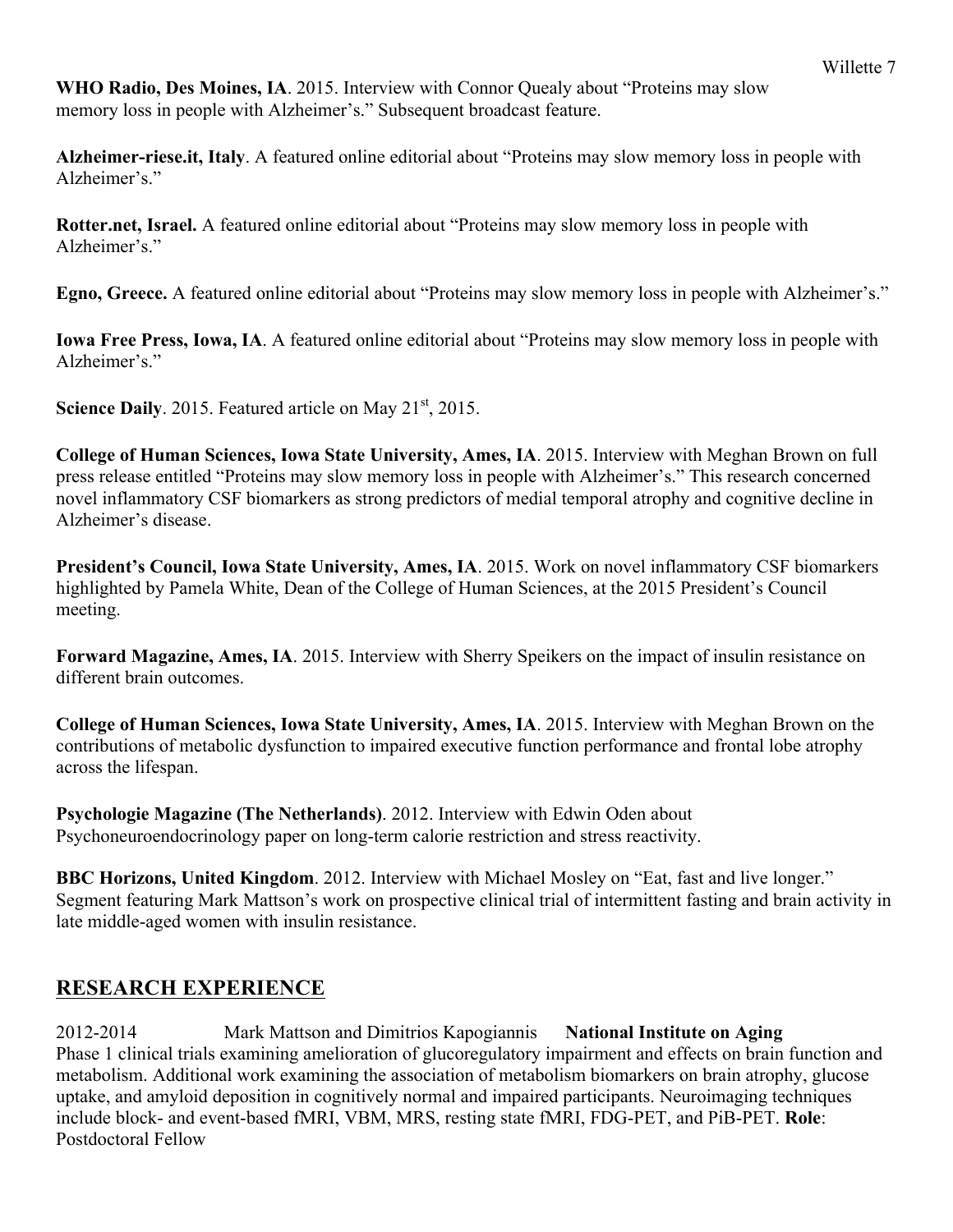| 2004-2010 | Christopher Coe                                                             | <b>University of Wisconsin - Madison</b><br>Biological and psychological mediators of changes in brain and behavior, in prenatally stressed and aging<br>rhesus monkeys. Neuroimaging techniques included VBM and DTI. Role: Doctoral Student |
|-----------|-----------------------------------------------------------------------------|-----------------------------------------------------------------------------------------------------------------------------------------------------------------------------------------------------------------------------------------------|
| 2003-2004 | Thomas Minor<br>helplessness in rodents. Role: Volunteer Research Associate | <b>UCLA</b><br>Effects of catecholamines and proinflammatory cytokines on the induction of cognitive decline and learned                                                                                                                      |
| 2001-2002 | Albert Borroni<br>reinforcement tasks in rodents. Role: Research Assistant  | <b>Oberlin College</b><br>Effects of voltage-dependent calcium channels on short-term and long-term memory in positive and negative                                                                                                           |
| 2001      | Stephen Kosslyn                                                             | <b>Harvard University</b><br>The association of severe myopia and visual imagery accuracy. Role: Research Assistant                                                                                                                           |
|           |                                                                             |                                                                                                                                                                                                                                               |

Biological mediators of brain changes in people at risk for Alzheimer's disease and in aged rhesus monkeys. Neuroimaging techniques included VBM, DTI, ASL, FDG- and PiB-PET, and block-based fMRI. **Role**:

2004-2010 Christopher Coe **University of Wisconsin - Madison**

Postdoctoral Fellow

2010-2012 Sterling Johnson and Barbara Bendlin **University of Wisconsin -**

2000 Michael Loose **Oberlin College** Establishing a neural network of Leutinizing Hormone Releasing Hormone release from the arcuate nucleus of the hypothalamus. **Role**: Research Assistant

## **PROFESSIONAL ACTIVITIES**

**Madison**

Ad hoc reviewer: **Alzheimer's and Dementia (4 reviews); Brain (4 reviews)**; Ageing Research Reviews (6 reviews); Diabetes Care (3 reviews); Diabetes (2 reviews); Biological Psychiatry; Brain, Behavior, and Immunity (3 reviews); Neurobiology of Aging (2 reviews); NeuroImage; Human Brain Mapping; Psychoneuroendocrinology; Experimental Gerontology; European Journal of Neurology; Frontiers in Aging Neuroscience; PLoS One; Physiology and Behavior; Brain Research; Psychiatry Research – Neuroimaging.

## **PROFESSIONAL SERVICE**

Faculty Board Member, Nutritional Sciences Council (2015-Present) Faculty Board Member, Iowa State University BRAIN Initiative (2015-Present) Faculty Committee Member, FSHN Seminar Committee (2015-Present) Faculty Committee Member, FSHN Computer Committee (2015-Present) Faculty Committee Member, FSHN Faculty Hires Committee (2015-Present) Faculty Committee Member, FSHN Staff Hires Committee (2015-Present) Faculty Committee Member, Student Outcomes Assessment Committee (January 2015-April 2015) Judge for NIH Research Symposium (2012-2014) Judge for Human Brain Mapping Conference (2013-Present) NIA/Johns Hopkins University Summer Internship Mentor (2013) Judge for NIA Baccalaureate Research Symposium (2012, 2013) Doctoral Student Representative on Phi Kappa Phi Steering Committee (2005-2006) Organizer for Society for Advancement of Chicanos and Native Americans in Science, UW-Madison (2004)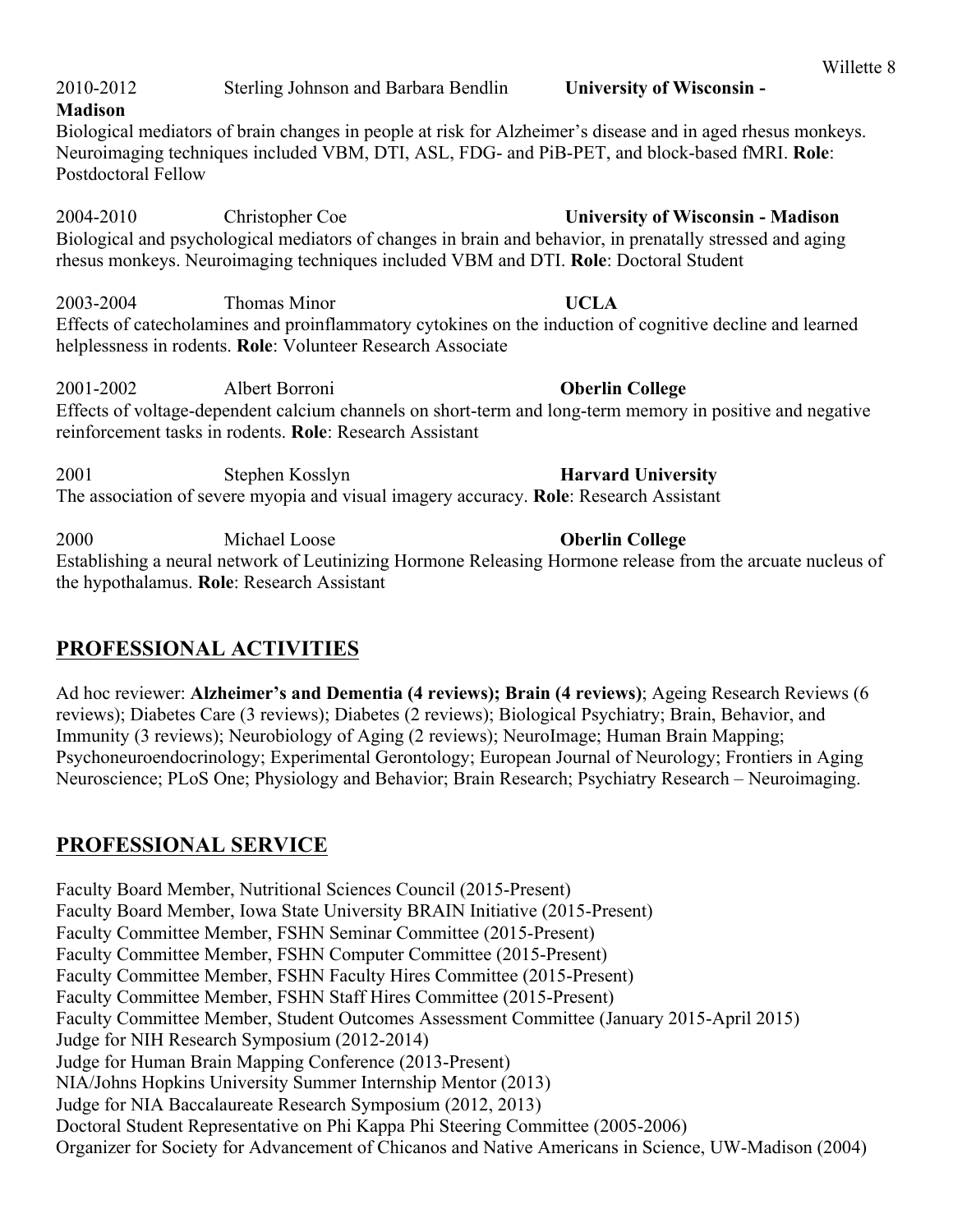Vice-President of Psychology Undergraduate Association, Oberlin College (2001-2002) Volunteer at Adult Day Care Center - Cleveland Clinic, Cleveland, OH (2001) Student Senate Representative, Oberlin College (2000-2001)

### **FACULTY MENTORING - UNDERGRADUATE, GRADUATE, POST-GRADUATE**

Tovah Wolf. **Ph.D. student, Nutritional Sciences (on rotation)**. The relationship between insulin resistance, resting EEG alpha wave asymmetry, and prefrontal fMRI activity during IAPS presentation. 2015-Present. Highlight: Presidential Research Assistantship recipient.

Caroline McKinney. **M.S. student, Nutritional Sciences (on rotation)**. The association between maternal gestational diabetes and behavioral outcomes in human offspring. 2015-Present. Highlight: College of Human Sciences Research Assistantship recipient.

Kelsey McLimans. **Ph.D. student, Nutritional Sciences (on rotation)**. Focuses on two research projects: 1) The relationship between carbohydrate intake and brain atrophy; and 2) the impact of metabolic dysfunction on amyloid deposition across the Alzheimer's disease spectrum. 2015-Present. Highlight: College of Human Sciences Research Assistantship recipient.

Ashley Swanson. **M.S. student, Nutritional Sciences.** The impact of inflammatory processes on brain atrophy and cognitive decline across the Alzheimer's disease spectrum. 2015-Present.

Joe Webb. **Undergraduate student**. Genes, Insulin Resistance, and Brain Metabolism Influencing Onset and Progression of Alzheimer's disease. 2015-Present. Highlight: 2015 Rosenfeld Scholar.

Tianqi Wang. **Undergraduate student**. Honor's project: The association of ectonucleotide pyrophosphatase 2 in cerebrospinal fluid and Alzheimer's disease outcomes. 2015-Present. Highlight: Honor's program.

Haley Baas, McKenzie Besch, Jonathan Cerna, Ellie Schmidt. **Undergraduate students**. Obesity, Structural Imaging, and Reactivity at Iowa State (OSIRIS) study. 2015-Present.

Dr. Jake Mullins. **Post-doctoral researcher**. Intermittent Calorie Restriction, Insulin Resistance, and Biomarkers of Brain Function. 2014-Present.

#### **PRE-FACULTY MENTORING – UNDERGRADUATE, GRADUATE, POST-GRADUATE**

Erika Starks. **Graduate student**. Insulin resistance predicts lower cerebral glucose utilization in late middle age. 2013-2015.

Dr. Omar Malti. **Resident**. The effect of endocannabinoid agonists and antagonists on heart rate variability. 2013-2014.

Highlight: Omar Malti obtained a research internship at the National Institute on Aging.

Nina Modanlo. **Undergraduate**. Association of insulin resistance with glucose uptake in ADNI participants. 2013.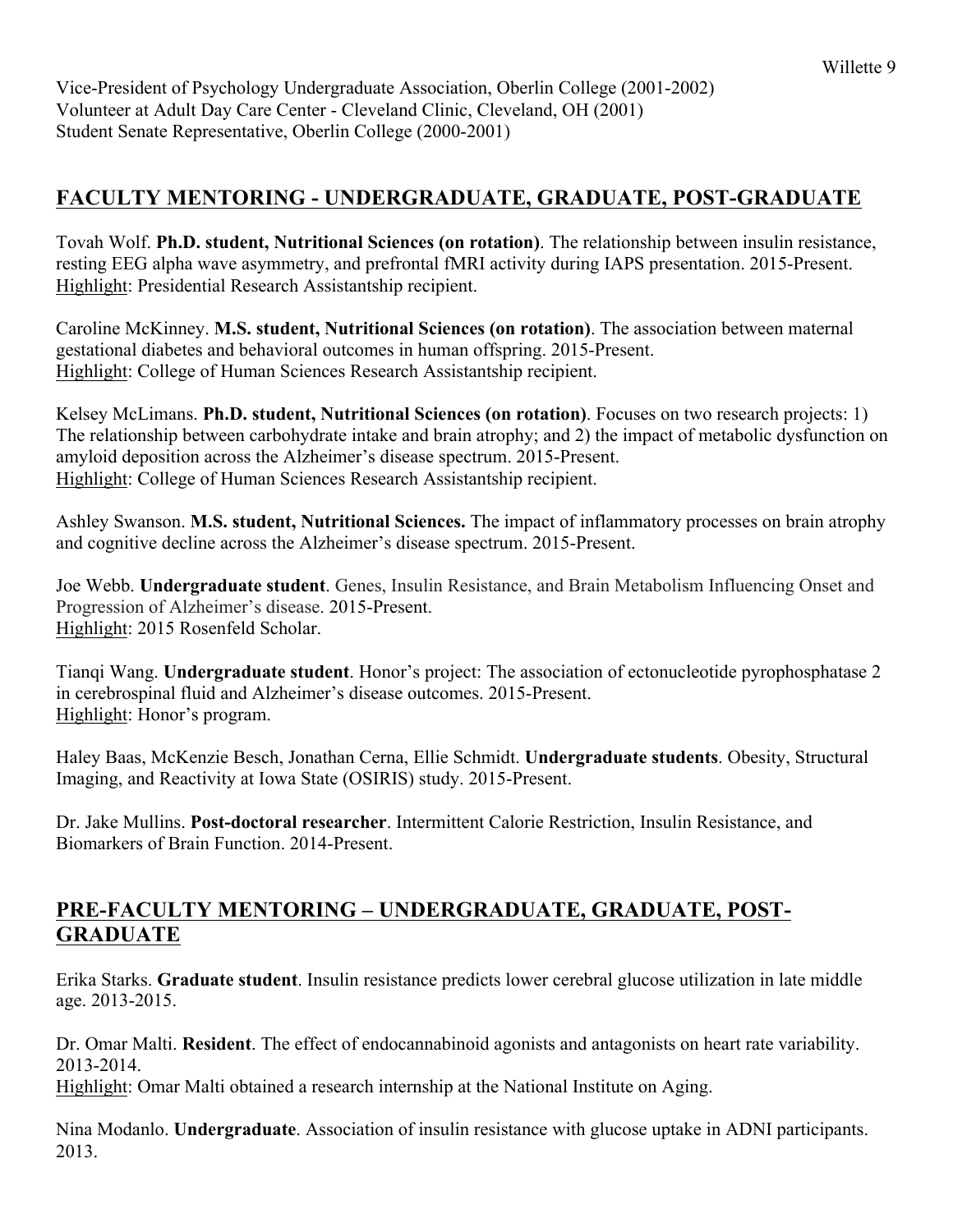Alexander Birdsill. **Graduate student**. Low cerebral blood flow is associated with lower memory function in metabolic syndrome. 2011-2012.

Highlight: Alex Birdsill became a graduate student in Clinical Neuroscience at the University of Texas - Austin.

Jake Dietsche, Nathaniel Snell, Elizabeth Flynn, Aparna Sodhi. **Undergraduate students**. Cortical thickness estimation and mediating factors of atrophy among Alzheimer's disease patients and middle-aged at-risk adults. 2011-2012.

Highlight: Nathaniel Snell became a graduate student at Stanford University.

Kimberly Farbota. **Graduate student**. Longitudinal volumetric changes following traumatic brain injury: a tensor-based morphometry study. 2011-2012. Highlight: Received Ph.D. and later obtained J.D.

Kelsey Melah and Jacque Porter. **Undergraduate students**. The relationship between insulin resistance and brain atrophy in middle-aged adults at risk for Alzheimer's disease. 2011.

Michael Laird. **Undergraduate student**. The influence of Alzheimer's disease family history and at-risk genotypes in insulin resistance and related effects on the brain. 2010.

Haley Highdale. **Undergraduate student**. Calorie restriction induced changes in stress reactivity and its prediction by differences in anatomical connectivity between hippocampus and medial prefrontal cortex. 2010.

Dr.Aadhavi Sridharan. **MD/Ph.D. graduate student**. Calorie restriction induced changes in motor performance and anatomical connectivity among basal ganglia, motor, and pre-motor cortices. 2010-2012. Highlight: Received M.D. and Ph.D.

Jaryd Hiser, Nicholas Guggenbuehl, Aparna Sodhi. **Undergraduate students**. Longitudinal impact of postnatal anemia on neural development in infant rhesus monkeys. 2009-2010. Highlight: Jaryd Hiser became a graduate student in Psychology at UW-Madison.

Shane O'Neil. **Undergraduate student**. The effects of maternal lipopolysaccharide on pre-pulse inhibition in rhesus macaque offspring. 2007.

Nicole Miller. **Undergraduate student**. Upper respiratory infections and the influence of negative affect on incidence and recall. 2006

Rachel Bernstein. **Undergraduate student**. Maternal lipopolysaccharide induced fetal proinflammatory cytokine responses affects social behavior in young rhesus monkeys. 2006.

Hung Tran and approximately fourteen others at the University of California - Los Angeles. **Undergraduate students**. Cannulation and surgical techniques for in vivo microdialysis and electrode recording in rodents. 2003-2004.

### **TALKS AND POSTERS (FIRST-AUTHOR ONLY)**

**Willette, AA.** Novel inflammatory CSF biomarkers strongly predict medial temporal atrophy and cognitive decline in Alzheimer's disease. Psychoneuroimmunology Research Society. Seattle, Washington. **Talk and poster**.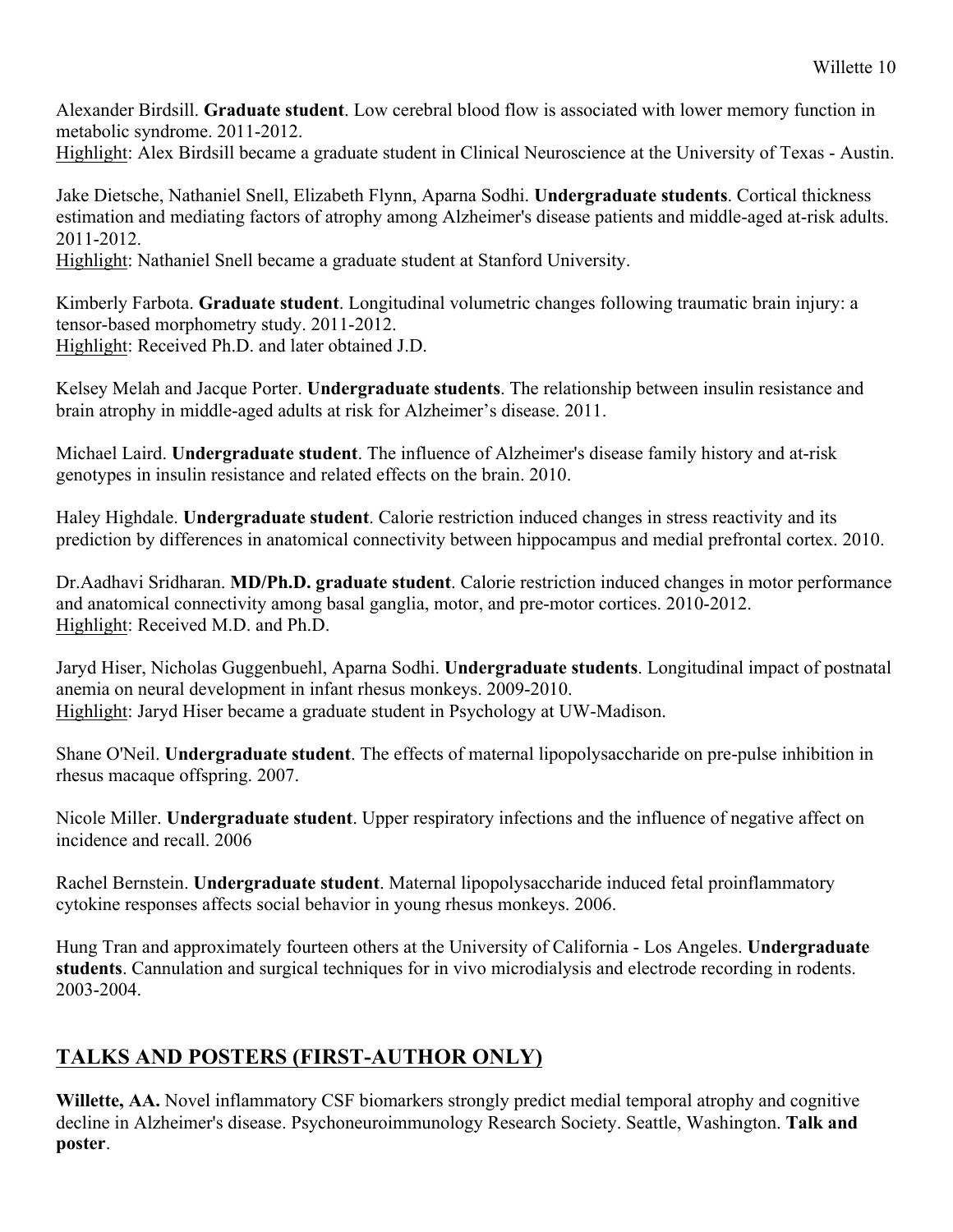**Willette AA**, Kapogiannis D. Insulin resistance, FDG-PET uptake, and conversion to Alzheimer's disease. 2014. Society for Neuroscience. Washington, D.C. **Talk**.

**Willette AA**, Mattson MP, Modanlo N, Kapogiannis D. Insulin resistance predicts glucose uptake in Mild Cognitive Impairment and Alzheimer's disease. 2014. Alzheimer's Association International Conference, Copenhagen, Denmark. **Talk.**

**Willette AA**, Mattson MP, Modanlo N, Kapogiannis D. Insulin resistance predicts a shift to increased brain glucose uptake over two years in MCI converters and early AD patients. 2013. Society for Neuroscience Regional Event, University of Maryland - Baltimore, Baltimore, MD. **Poster.**

**Willette AA**, Calhoun VC, Egan J, Kapogiannis D. Multi-modal prognostic classification of AD diagnostic categories: MRI independent component analysis and other biomarkers. 2013. National Institutes of Health Research Festival, Baltimore, MD. **Talk.**

**Willette AA**, Reiter DA, Kapogiannis D. Precuneus glucose is predicted by GABA and glutamate. 2012. National Institutes of Health Research Festival, Bethesda, MD. **Talk.**

**Willette AA**, Bendlin BB, Colman RJ, Kastman EK, Alexander AL, Sridharan A, Allison DB, Anderson R, Voytko ML, Kemnitz JW, Weindruch RH, Johnson SC. Calorie restriction abrogates the influence of glucoregulatory dysfunction on brain volume in aged rhesus monkeys. 2011. Psychoneuroimmunology Research Society, Chicago, IL. **Talk.**

**Willette AA,** Xu G, Kastman EK, Jonaitis E, Koscik R, La Rue A, Hermann B, Johnson SC, Sager MA, Bendlin BB. Insulin resistance impacts brain and is modulated by TOMM40 in middle-aged adults. 2011. Human Brain Mapping, Quebec, QC Canada. **Talk.**

**Willette AA**, Bendlin BB, Sodhi A, Kastman EK, McLaren DG, Kosmatka KJ, Xu G, Coe CL, Johnson SC. Different inflammatory mechanisms in aged rhesus monkeys mediate cortical and hippocampal atrophy, induction of psychological stress reactivity, and are jointly ameliorated by calorie restriction. 2010. Society for Neuroscience, Chicago, IL. **Poster.**

**Willette AA**, Coe CL, Colman RJ, Bendlin BB, Kastman EK, Canu E, McLaren DG, Kosmatka KJ, Xu G, Field AS, Alexander AL, Voytko M, Weindruch RH, Johnson SC. Caloric restriction reduces stress reactivity in rhesus monkeys and atrophy in related regions. 2009. Society for Neuroscience, Chicago, IL. **Poster.**

**Willette AA**, McLaren DG, Bendlin BB, Kastman E, Canu E, Coe CL, Johnson SC. Associations of systemic Interleukin-6 on age-induced neural atrophy and its mitigation by caloric restriction in rhesus monkeys. 2009. Psychoneuroimmunology Research Society, Breckenridge, CO. **Talk.**

**Willette AA**, Lubach GR, Styner M, Coe CL, Gilmore J. Prenatal endotoxin exposure: inflammatory induction is associated with neural correlates of stress reactivity. 2008. Psychoneuroimmunology Research Society, Madison, WI. **Talk.**

**Willette AA**, Lubach GR, Coe CL. Prenatal endotoxin exposure: interleukin-6 consistently predicts behavioral and HPA axis activity during stress. 2008. American Psychological Science Society, Chicago, IL. **Poster.**

**Willette AA**, Lubach GR, Styner M, Short S, Coe CL, Gilmore J. Prenatal administration of low-dose endotoxin: behavioral, physiological, and neural sequelae. 2007. National Academy of Sciences Conference, Irvine, CA. **Talk.**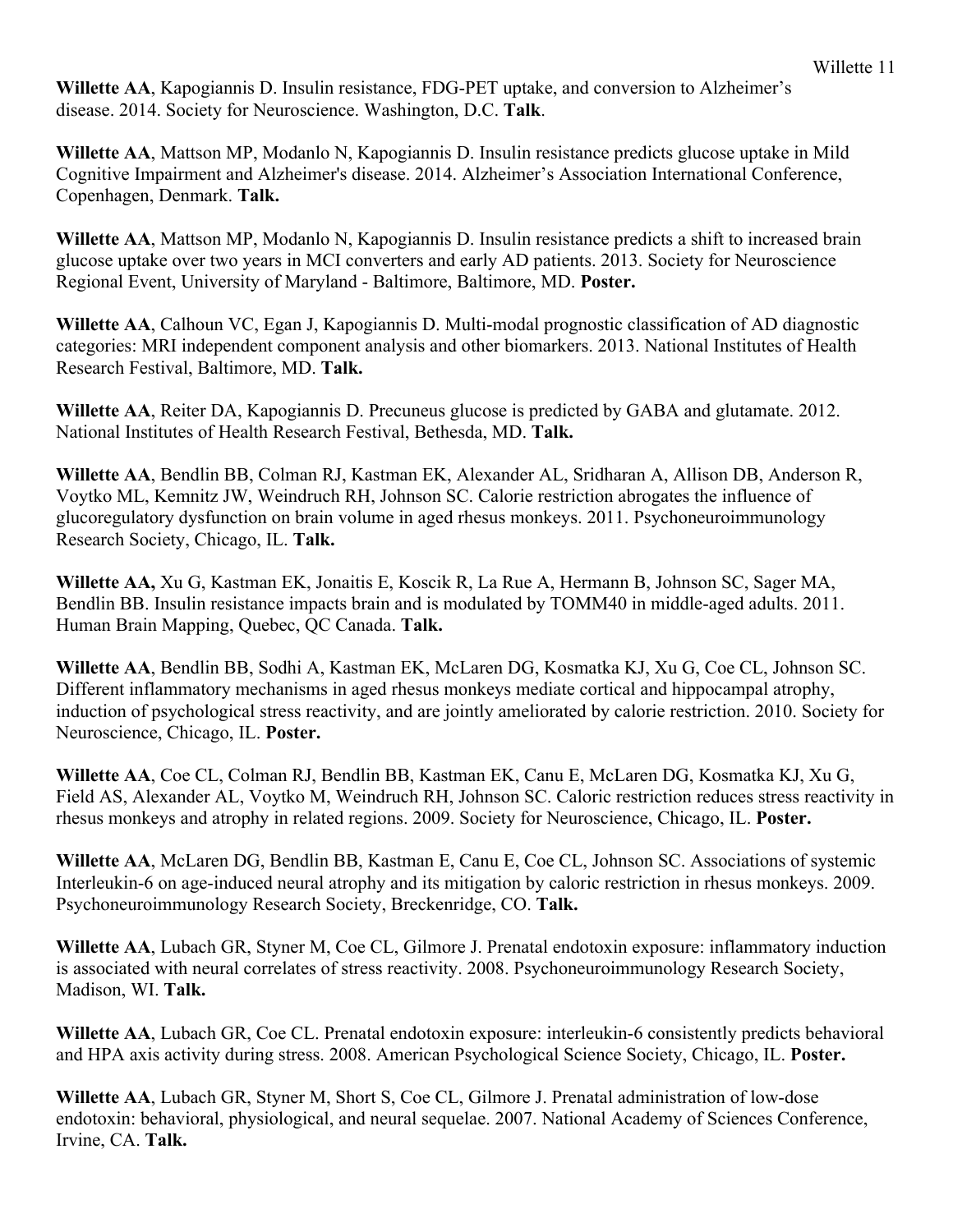**Willette AA**, Lubach GR, Short S, Coe CL. Low dose endotoxin sensitizes the HPA axis in rhesus monkey offspring. 2007. International Society for Psychoneuroendocrinology, Madison, WI. **Talk.**

**Willette AA**, Coe CL. Prenatal perturbation and developmental sequelae in non-human primates: preliminary behavioral results. 2006. National Academy of Sciences Conference, Washington, D.C. **Talk.**

**Willette AA**, Lubach GL, Coe CL. Environmental context affects behavioral, leukocyte, cortisol and IL-6 responses to low dose endotoxemia in the rhesus monkey. 2006. Society for Neuroscience, Atlanta, GA. **Poster.**

**Willette AA**, Lubach GL, Coe CL. Low dose endotoxemia in the rhesus macaque: stressors differentially change behavioral, immunologic, inflammatory, and cortisol sequelae in *macaca mulatta*. 2006. 13th Annual Psychoneuroimmunology Research Society, Miami, FL. **Talk.**

**Willette AA**, Lubach GL, Coe CL. Environmental stressors differentially affect low-grade inflammation in rhesus monkeys. 2nd Annual Hertz Poster Session Symposium. 2006. University of Wisconsin-Madison. **Poster.**

**Willette AA**, Coe CL. Immunology and behavior: bacterial challenge induces affiliation in the rhesus monkey. 20th Annual Psychology Department Symposium. 2005. University of Wisconsin-Madison. **Talk.**

**Willette AA**, Lopez C, Minor RT. Paradoxical effects of adenosine agonists and antagonists in the Learned Helplessness paradigm. 2002. Society for Neuroscience Conference, New Orleans, LA. **Poster.**

**Willette AA**, Walsh P, Thompson WL, Kosslyn SM. Myopia and misperception: visual imagery may be adversely affected by nearsightedness. 2001. 10<sup>th</sup> Annual Ronald E. McNair Scholars Research Conference and Graduate Student Fair, Delavan, WI. **Talk.**

**Willette AA**, Walsh P, Thompson WL, Kosslyn SM. Severe myopia may induce cognitive deficits in numeric and locational visual imagery discrimination. 2001. McNair, Mellon, and Science Scholar Conference, Oberlin, OH. **Talk.**

**Willette AA**, Ellinger Z, Philips A, Loose M. Neural underpinnings of GNRH release from the hypothalamus. 2000. McNair, Mellon, and Science Scholar Conference, Oberlin, OH. **Talk.**

**Willette AA**, Ellinger Z, Philips A, Loose M. LHRH release from arcuate nucleus: a neural network schema. 2000. Neuroscience Poster Fair, Oberlin, OH. **Poster.**

#### **TEACHING EXPERIENCE**

**Guest Lecturer**: Human Development and Family Studies 690: Advanced Topics in Human Development and Family Studies (15 students).

Highlights: Taught original materials (6 hours).

**Teaching Assistant and Guest Lecturer**: Animal Behavior: The Primates, Department of Psychology, University of Wisconsin – Madison, 2006-2009 (300+ students).

Highlights: Taught original material (6 hours). Prepared multiple-choice questions with main course instructor. Graded, tracked, and entered all student test materials. Used scripting language to streamline process for future TAs. Trained and mentored incoming TA during 2010 session. Held office hours.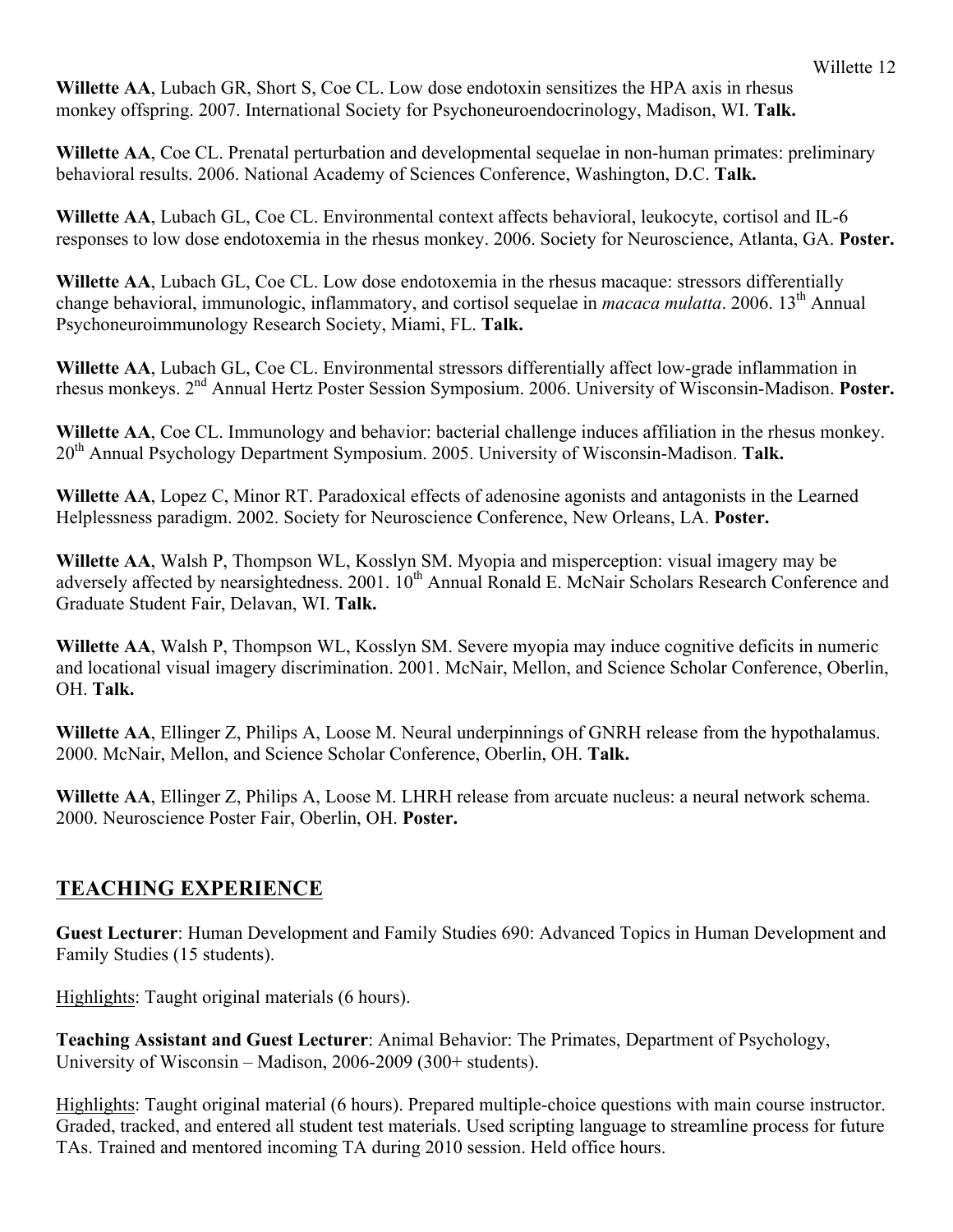**Guest Lecturer**: Grand Rounds Symposium, Department of Medicine and Public Health, University of Wisconsin - Madison, 2011

**Teaching Assistant**: Abnormal Psychology, Department of Psychology, University of Wisconsin - Madison, 2006 and 2009 (300+ students)

Highlights: Prepared multiple-choice and short answer questions with main course instructor. Graded, tracked, and entered all student test materials. Used scripting language to streamline process for future TAs. Held office hours.

**Teaching Assistant and Guest Lecturer**: Behavioral Pathology, Department of Psychology, University of Wisconsin - Madison, 2005 (150+ students)

Highlights: Taught original material (4 hours). Prepared multiple-choice and short answer questions with main course instructor. Graded, tracked, and entered all student test materials. Held office hours.

**Teaching Assistant and Guest Lecturer**: Psychology of Motivation, Department of Psychology, University of Wisconsin - Madison, 2005 (50+ students)

Highlights: Taught 1/3 of the course largely using original material. Prepared multiple-choice, short answer, and essay questions with main course instructor. Graded, tracked, and entered all student test materials. Held office hours.